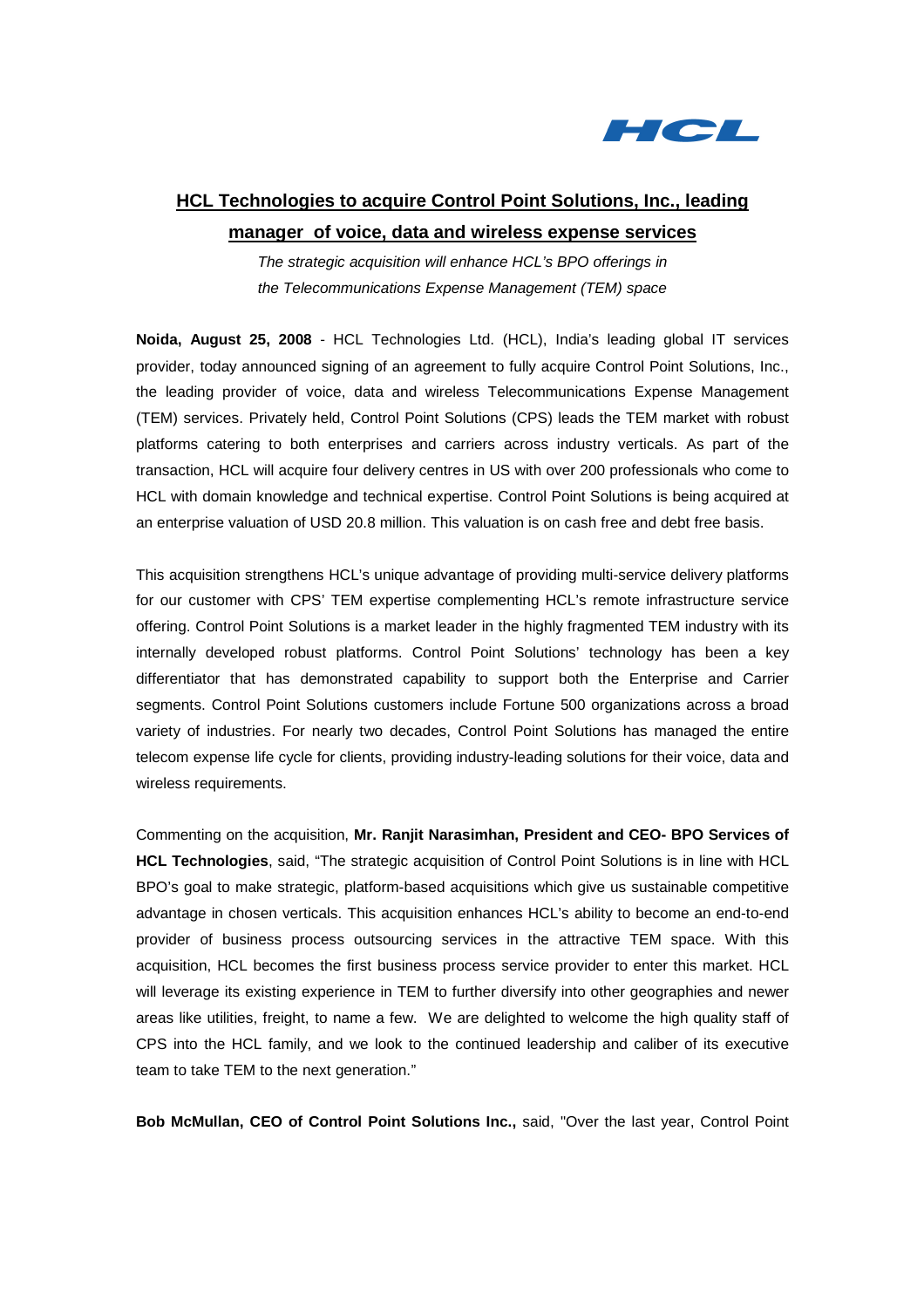Solutions has invested in delivering the most advanced technologies, building new data and service centers, and elevating our customer service to become a leader across the industry. Our decision to join HCL is yet another strategic move aimed at advancing our position in the marketplace. HCL is well capitalized with a far-reaching global infrastructure, offering new channels that will enable Control Point Solutions to focus on and grow its core BPO business in both the enterprise and carrier segments. HCL Technologies will also facilitate Control Point Solutions' push to offer additional services to our current client base and enhance its current platform."

Commenting on the acquisition, **Anil Chanana, Executive Vice President- Finance of HCL Technologies,** mentioned, "The acquisition of Control Point is in continuation of HCL's strategy to seek non-linear growth opportunity. This acquisition will further enhance HCL's presence in F&A BPO space. We are confident of delivering incremental shareholder value through our acquisitions."

Langham Capital Limited acted as financial advisors to HCL in the transaction. The acquisition is subject to fulfillment of certain closing conditions.

-END-

# **About HCL Technologies**

HCL Technologies is one of India's leading global IT Services companies, providing software-led IT solutions, remote infrastructure management services and BPO. Having made a foray into the global IT landscape in 1999 after its IPO, HCL Technologies focuses on Transformational Outsourcing, working with clients in areas that impact and re-define the core of their business. The company leverages an extensive global offshore infrastructure and its global network of offices in 16 countries to deliver solutions across select verticals including Financial Services, Retail & Consumer, Life Sciences Aerospace, Automotive, Semiconductors, Telecom and MPE (Media Publishing & Entertainment). For the year ended 30th June 2008, HCL Technologies, along with its subsidiaries had revenues of US\$ 1.9 billion (Rs. 7,639crore) and employed 50,741 professionals. For more information, please visit www.hcltech.com

# **About HCL Enterprise**

HCL Enterprise is a \$4.9 billion leading Global Technology and IT Enterprise that comprises two companies listed in India - HCL Technologies & HCL Infosystems. The 3-decade-old Enterprise, founded in 1976, is one of India's original IT garage start-ups. Its range of offerings span Product Engineering, Custom & Package Applications, BPO, IT Infrastructure Services, IT Hardware, Systems Integration, and distribution of ICT products. The HCL team comprises over 55,000 professionals of diverse nationalities, who operate from 18 countries including 360 points of presence in India. HCL has global partnerships with several leading Fortune 1000 firms, including leading IT and Technology firms. For more information, please visit www.hcl.in

### **About Control Point Solutions**

Control Point Solutions, Inc., founded 20 years ago, is the World's Largest Manager of Telecom Expense™ providing voice, data, and wireless Telecommunications Expense Management (TEM) services with billions of telecom expenses processed and millions of dollars in disputes resolved - resulting in refunds and recurring financial, time and resource savings for our clients. www.controlpointsolutions.com +1-800-933- 5429